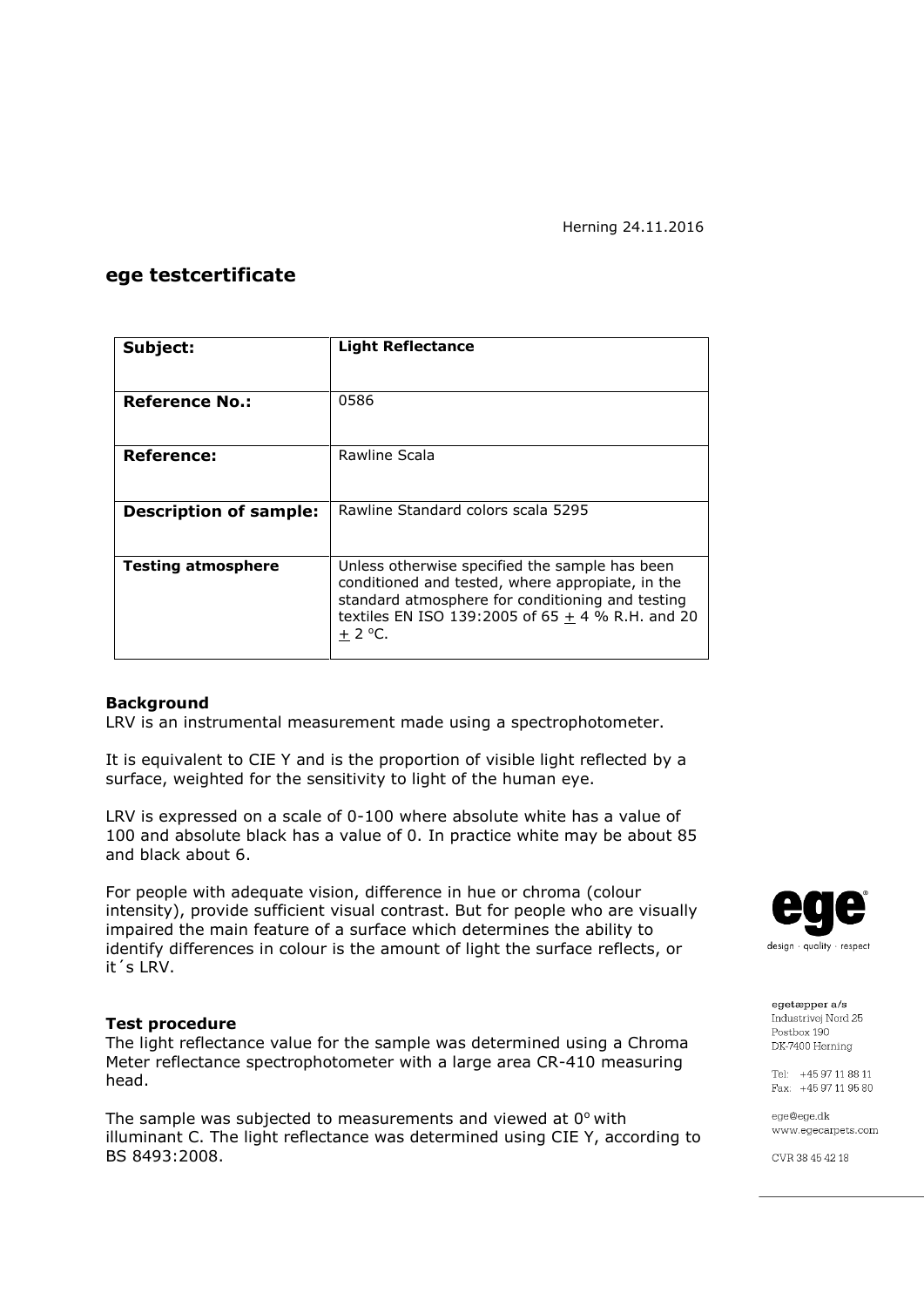# **Test results CIE Y :**

## Ecotrust and Broadloom

| Color ref      | Result | Color ref      | Result |
|----------------|--------|----------------|--------|
| RFM/RF52952501 | 19,63  | RFM/RF52952529 | 4,27   |
| RFM/RF52952502 | 12,06  | RFM/RF52952530 | 6,91   |
| RFM/RF52952503 | 6,69   | RFM/RF52952531 | 21,51  |
| RFM/RF52952504 | 4,40   | RFM/RF52952532 | 19,12  |
| RFM/RF52952505 | 7,75   | RFM/RF52952533 | 6,91   |
| RFM/RF52952506 | 19,11  | RFM/RF52952534 | 5,12   |
| RFM/RF52952507 | 10,79  | RFM/RF52952535 | 7,86   |
| RFM/RF52952508 | 4,73   | RFM/RF52952536 | 24,06  |
| RFM/RF52952509 | 3,90   | RFM/RF52952537 | 18,28  |
| RFM/RF52952510 | 7,15   | RFM/RF52952538 | 11,21  |
| RFM/RF52952511 | 17,7   | RFM/RF52952539 | 4,87   |
| RFM/RF52952512 | 15,82  | RFM/RF52952540 | 5,27   |
| RFM/RF52952513 | 14,83  | RFM/RF52952541 | 24,71  |
| RFM/RF52952514 | 13,78  | RFM/RF52952542 | 17,60  |
| RFM/RF52952515 | 14,96  | RFM/RF52952543 | 11,95  |
| RFM/RF52952516 | 19,94  | RFM/RF52952544 | 15,67  |
| RFM/RF52952517 | 13,29  | RFM/RF52952545 | 16,29  |
| RFM/RF52952518 | 6,07   | RFM/RF52952546 | 21,64  |
| RFM/RF52952519 | 4,43   | RFM/RF52952547 | 23,40  |
| RFM/RF52952520 | 6,85   | RFM/RF52952548 | 11,92  |
| RFM/RF52952521 | 19,34  | RFM/RF52952549 | 10,67  |
| RFM/RF52952522 | 10,98  | RFM/RF52952550 | 11,42  |
| RFM/RF52952523 | 6, 15  | RFM/RF52952551 | 25,63  |
| RFM/RF52952524 | 4,25   | RFM/RF52952552 | 17,33  |
| RFM/RF52952525 | 6,90   | RFM/RF52952553 | 8,27   |
| RFM/RF52952526 | 19,40  | RFM/RF52952554 | 5,66   |
| RFM/RF52952527 | 11,03  | RFM/RF52952555 | 7,33   |
| RFM/RF52952528 | 6,19   |                |        |

*The information contained on page no 1-2 of this certificate is hereby certified to be correct statement of the tests and investigations carried out by ege testlaboratory on the material reffered to.*

Dorth DanPedezen

Dorthe Daa Pedersen Laboratory Technician

Signed by **Reported By** 

el

Jan Ladefoged Quality- & Environmental Manager